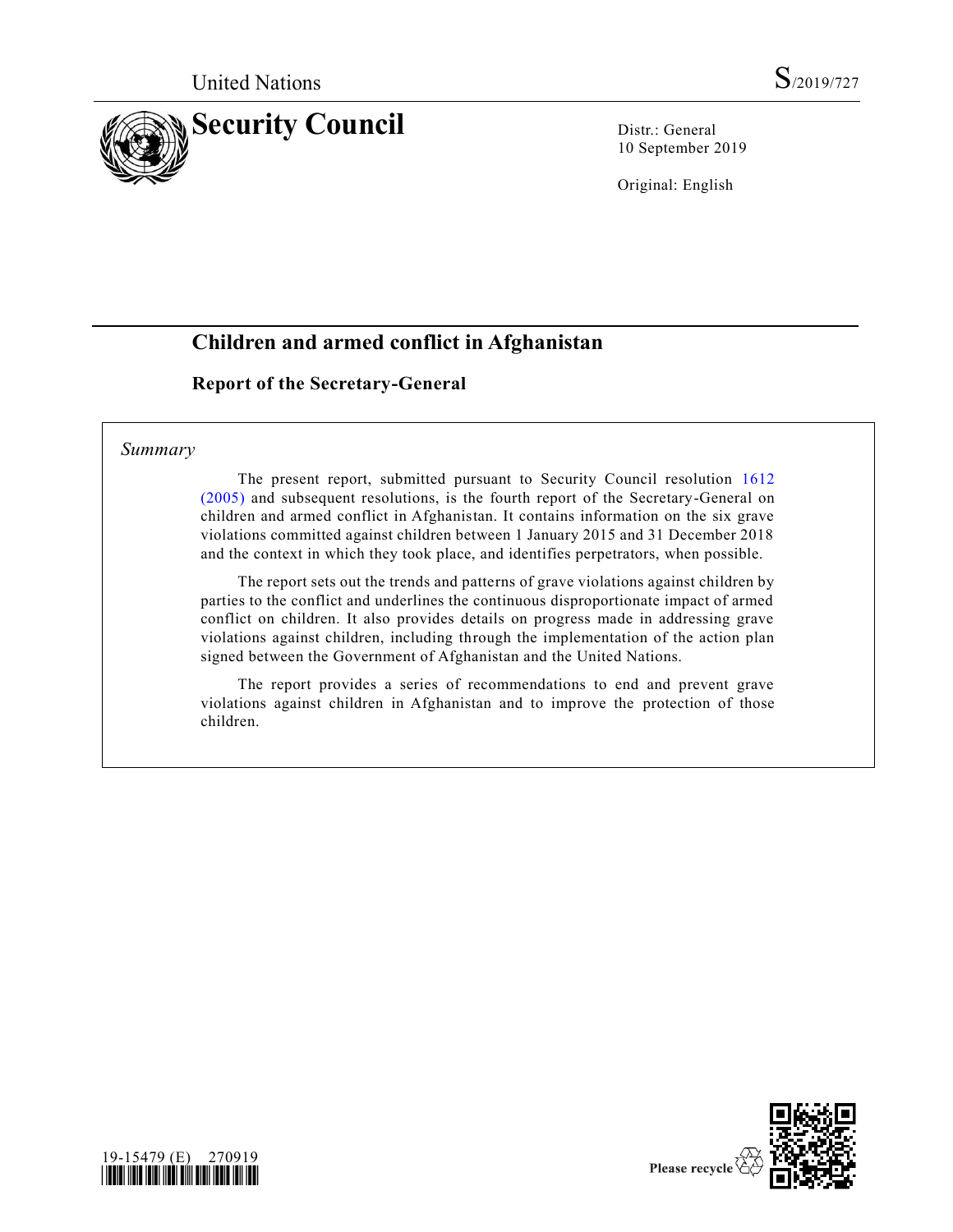# **I. Introduction**

1. The present report, prepared pursuant to Security Council resolution [1612](https://undocs.org/en/S/RES/1612%20(2005))  [\(2005\)](https://undocs.org/en/S/RES/1612%20(2005)) and subsequent resolutions, is my fourth report on children and armed conflict in Afghanistan. It covers the period from 1 January 2015 to 31 December 2018 and highlights trends and patterns of violations committed against children by parties to conflict in Afghanistan, as well as progress made in ending and preventing such violations, following the adoption on 11 May 2016 by the Working Group on Children and Armed Conflict of its conclusions on children and armed conflict in Afghanistan [\(S/AC.51/2016/1\)](https://undocs.org/en/S/AC.51/2016/1). It also includes specific recommendations to strengthen the protection of children affected by armed conflict in Afghanistan. Perpetrators of grave violations are, when possible, identified in the report. In that regard, in the annexes to my most recent annual report on children and armed conflict [\(A/73/907-](https://undocs.org/en/S/2019/509) [S/2019/509\)](https://undocs.org/en/S/2019/509), the Taliban, the Haqqani Network, Hizb-i Islami and Islamic State in Iraq and the Levant-Khorasan Province (ISIL-KP) are listed for the recruitment and use and killing and maiming of children. ISIL-KP is also listed for attacks on schools and/or hospitals. The Taliban is also listed for attacks on schools and/or hospitals and abductions of children. In addition, the Afghan National Police, including the Afghan Local Police, are listed for child recruitment and use.

2. The United Nations country task force on monitoring and reporting in Afghanistan, co-chaired by the United Nations Children's Fund (UNICEF) and the United Nations Assistance Mission in Afghanistan (UNAMA), documented and verified the information contained in the present report. Owing to monitoring and verification constraints, the information presented herein is only indicative of the full extent of grave violations committed against children in Afghanistan.

# **II. Overview of political and security developments**

3. Compared with the period from 1 September 2010 to 31 December 2014, covered in my previous report on children and armed conflict in Afghanistan [\(S/2015/336\)](https://undocs.org/en/S/2015/336), the security situation during the current reporting period has deteriorated across the country, notably following the transfer of responsibility for security from international forces to the Afghan National Defence and Security Forces in 2014. In 2015, the Taliban made significant territorial inroads. The Taliban also temporarily captured an estimated 29 district administrative centres, representing a record number documented in any single year, as well as Kunduz city from 28 September to 13 October 2015, the only provincial capital to fall under Taliban control for any considerable period since the collapse of its regime in 2001. The emergence of ISIL-KP from January 2015 onward also greatly affected the security situation, with the group expanding rapidly throughout 2015 and 2016 in eastern Afghanistan, although its territorial expansion was constrained thereafter, including as a result of operations by government and pro-government forces.

4. The armed conflict continued to intensify throughout 2016 and 2017, with recorded armed clashes between parties to conflict reaching the highest levels since 2002. While about half of all security incidents<sup>1</sup> recorded by the United Nations during the reporting period occurred in southern and eastern Afghanistan, the number of such incidents rose in the northern provinces throughout 2016 and 2017.

5. Throughout the reporting period, armed groups increasingly relied on asymmetric tactics, resulting in rising levels of harm to the population from suicide

<sup>&</sup>lt;sup>1</sup> Security incidents include but are not limited to armed clashes, the use of improvised explosive devices and suicide attacks.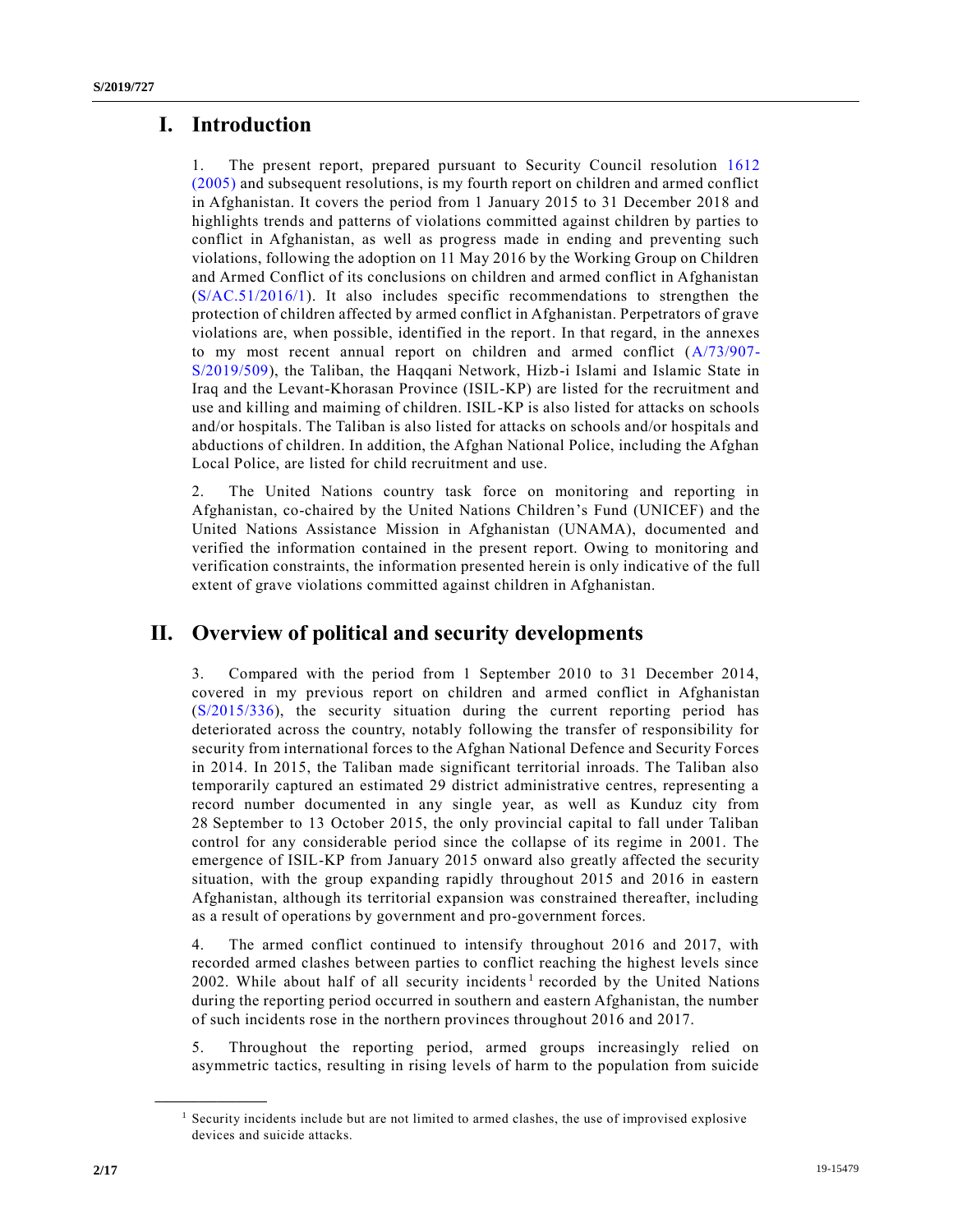attacks, and increased the targeting of civilians, including through sectarian attacks. International forces and the Afghan National Defence and Security Forces increased their aerial operations against armed groups, in particular from mid-2017 onward, resulting in the number of child casualties from such operations rising every year. The country task force documented yearly increases in reported aerial attacks from an estimated 302 in 2015 to an estimated 1,352 in 2018.

6. Beginning in mid-2018, the United States of America and the Taliban engaged in direct talks, following two unilateral ceasefires announced by the Government and the Taliban on the occasion of the Eid al-Fitr holiday in June. During the holiday, UNAMA recorded the lowest level of violence in a one-week period since the completion of the 2014 transition of security responsibilities. However, the positive impact of the temporary ceasefires on levels of armed conflict was short-lived. For example, the October 2018 parliamentary elections contributed to a spike in violence. Attacks by armed groups against voter registration and polling centres, many of which were based in schools, affected children's safety and access to education.

## **III. Parties to the conflict**

#### **Government and pro-government forces**

### *Afghan National Defence and Security Forces*

7. The Afghan National Defence and Security Forces is an umbrella term describing all government security forces, including the Afghan National Army (and its subsidiaries the Afghan Air Force and Afghan Territorial Force), the Afghan Special Forces, the National Directorate for Security (the country's State intelligence service), the Afghan National Police, the Afghan Local Police, the Afghan National Civil Order Police and the Afghan Border Police. In 2011, the Government of Afghanistan signed an action plan to end and prevent the recruitment and use of children by its national security forces. A 15-point targeted and measurable road map towards compliance was endorsed by the Government in 2014 to complement and expedite the implementation of the action plan.

8. The Afghan Air Force, with support from the Resolute Support Mission led by the North Atlantic Treaty Organization (NATO), expanded its fleet, and it gained capacity to conduct aerial combat operations at night in December 2018. In February 2018, the creation of the Afghan Territorial Force, a local defence force operating as part of the Afghan National Army, was authorized by a presidential decree and entered into a pilot phase.

9. Under the responsibility of the Ministry of Interior Affairs, the Afghan National Police is the primary law enforcement agency, although it also takes part in hostilities. The Afghan Local Police was created in 2010 to provide a community-based policing capability as part of counter-insurgency efforts. Although it nominally reports to the Afghan National Police and the Ministry of Interior Affairs, the Afghan Local Police is considered a de facto part of the armed forces owing to its combat-related functions.

#### *International forces*

10. On 1 January 2015, the NATO International Security Assistance Force (ISAF) in Afghanistan transitioned to its non-combat successor, the Resolute Support Mission, following the handover of security responsibility to the Afghan security forces. Unlike ISAF, authorized by the Security Council, the legal basis for the Resolute Support Mission was provided by a status-of-forces agreement. In its resolution [2189 \(2014\),](https://undocs.org/en/S/RES/2189%20(2014)) the Security Council welcomed the bilateral agreement between Afghanistan and NATO to establish the Resolute Support Mission, a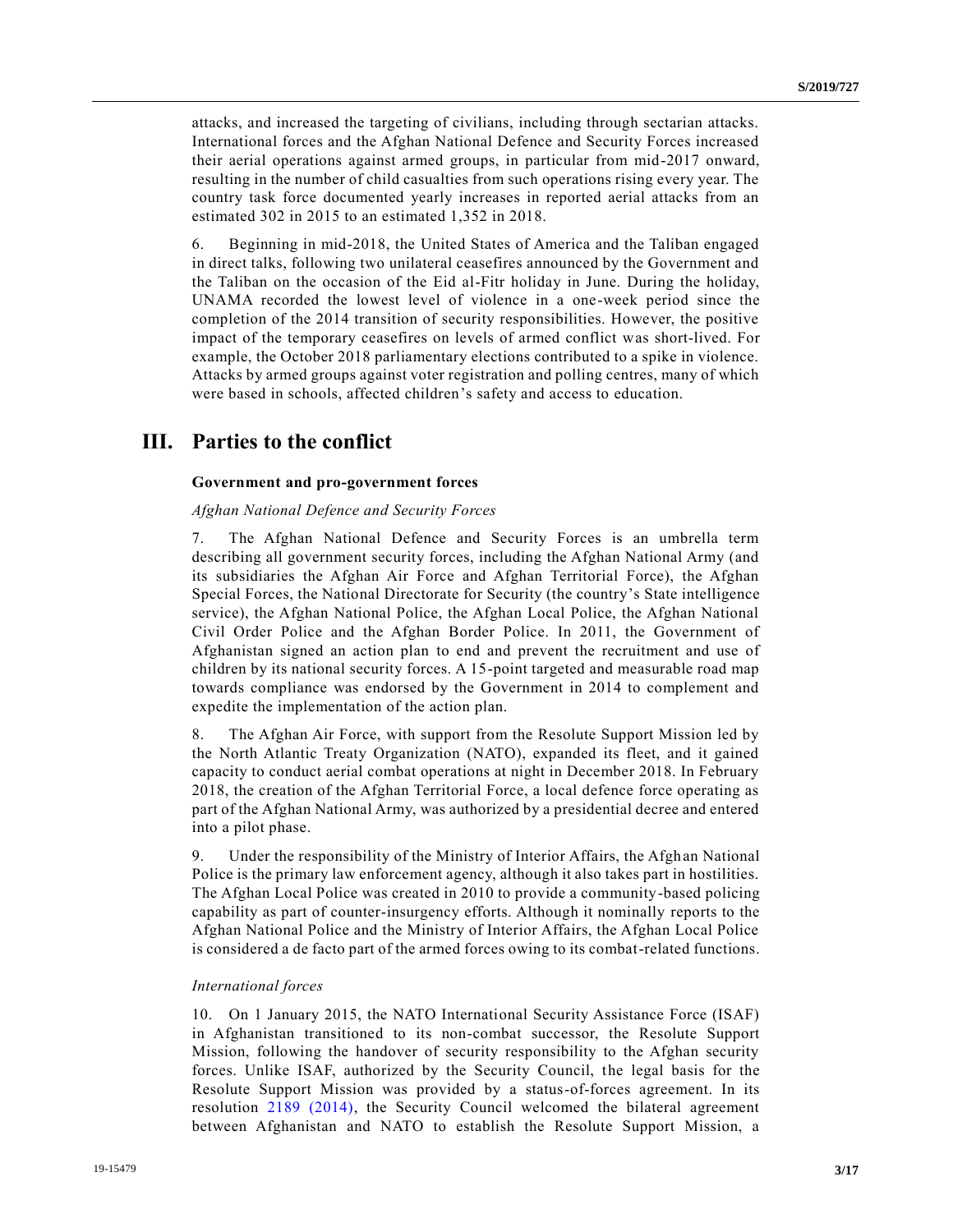non-combat mission to train, assist and advise the Afghan National Defence and Security Forces. As at 31 December 2018, the Resolute Support Mission consisted of approximately 16,000 troops from 39 NATO countries and allies.<sup>2</sup>

11. With a total of 14,000 troops in Afghanistan, and in addition to supporting the Resolute Support Mission, the United States conducts Operation Freedom's Sentinel, which replaced Operation Enduring Freedom on 1 January 2015. The Operation focuses on counter-terrorism operations. The commander of the Resolute Support Mission also serves as the commander of the United States forces in Afghanistan, although the chains of command are separate.

#### *Pro-government militias*

12. Pro-government militias are organized non-State militias engaged in operations against armed groups. These militias are distinct from government security forces and lack legal basis under Afghan laws. They operate outside of the regular military command and control structures and are not included in the official government *tashkil*. <sup>3</sup> They include, for example, the National Uprising Movements, a communitybased defence initiative set up across Afghan provinces, and the Khost Protection Force, which has carried out specialized operations in the south-east of Afghanistan since at least 2007.

#### *Armed groups*

13. Following the withdrawal of ISAF in 2014, the Taliban incrementally increased its territorial control and continued to conduct large-scale assaults, primarily targeting Afghan security force positions, key transportation routes and district administrative centres across the country, while government and pro-government forces increasingly relied on air strikes. At the time of writing, 45,000 to 65,000 Taliban fighters were reportedly active in Afghanistan, although estimates vary considerably. The Taliban shadow administrative structures exist in all provinces, their functionality being subject to the level of influence in the area.

14. The Haqqani Network has assumed an increasingly influential role in the Taliban's military operations. It is currently led by Sirajuddin Haqqani, who, in 2015, was appointed as one of Taliban leader Mullah Haibatullah Akhundzada 's deputies. While the Haqqani Network is part of the Taliban, it has maintained a degree of independence and is believed to be responsible for several attacks on government and international targets in heavily populated areas of Kabul. Since 2017, the United Nations has attributed attacks reportedly committed by the Haqqani Network to the Taliban, as the distinction could no longer be reliably established.

15. In September 2016, the Government of Afghanistan and Hizb-i Islami, led by Gulbuddin Hekmatyar, signed a peace agreement that contained plans for Se curity Council sanctions delisting, prisoner releases, the integration of combatants affiliated with the group into the Afghan security forces and land allocations to refugees affiliated with the group, contingent upon the cessation of the group's activities. Gulbuddin Hekmatyar returned to Kabul in May 2017 after he was removed from the Islamic State in Iraq and the Levant (Da'esh) and Al-Qaida sanctions list. There has been limited progress in integrating former combatants, as provided for in the peace agreement. The Government has since indicated that the integration would be

<sup>2</sup> See [www.nato.int/cps/en/natohq/topics\\_8189.htm.](http://www.nato.int/cps/en/natohq/topics_8189.htm)

<sup>&</sup>lt;sup>3</sup> Dari word meaning "structure" that refers to the official staffing table and equipment allocations authorized by the Government of Afghanistan for a particular government entity, including security forces and the civilian branch (UNAMA/Office of the United Nations High Commissioner for Human Rights (OHCHR), *Afghanistan: Protection of Civilians in Armed Conflict – Annual Report 2018* (February 2019)).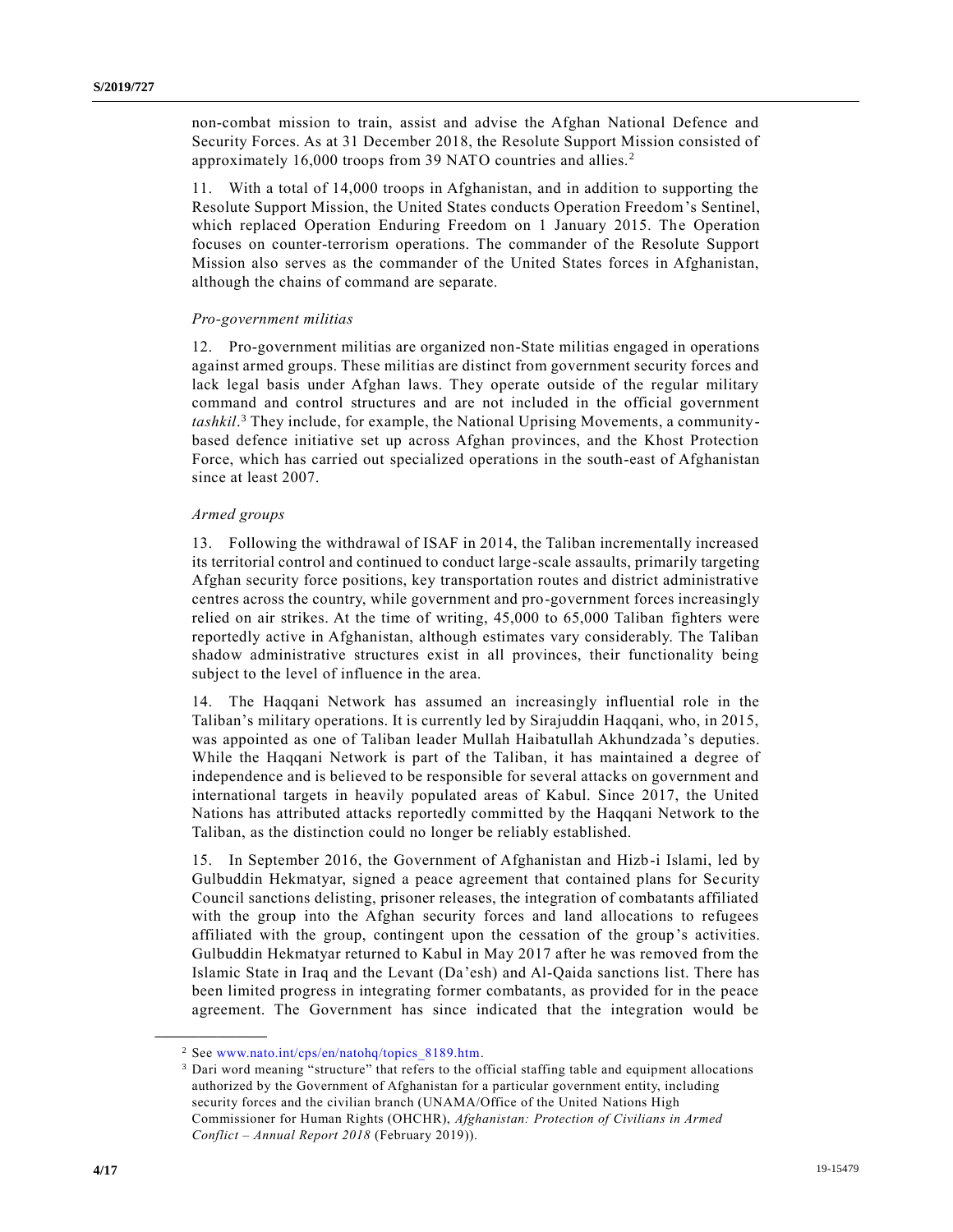conducted through the normal recruitment process of its security forces. Some of the group's former followers are reported to continue their involvement in armed conflict at the local level.

16. Al-Qaida is believed to maintain a limited presence in eastern Afghanistan, primarily in Kunar and Nuristan Provinces, and has been seeking to strengthen its presence in Badakhshan and Paktika Provinces, while maintaining links to armed groups operating throughout Afghanistan.

17. Tehrik-e Taliban Pakistan is an alliance of formerly disparate groups that came together in 2007 following military operations by Pakistan against militants connected to Al-Qaida in the Federally Administered Tribal Areas. Formed under the leadership of Baitullah Mehsud, who has since died, the group is rooted along the border between Afghanistan and Pakistan. <sup>4</sup>

18. Islamic State in Iraq and the Levant-Khorasan Province was established in January 2015, following the progressive and partial realignment of some dissident factions or fighters from the Taliban, the Islamic Movement of Uzbekistan<sup>5</sup> and Tehrik-e Taliban Pakistan, among others. ISIL-KP is present in eastern Afghanistan, with 2,500 to 4,000 elements believed to be currently active. Its expansion has been constrained as a result of operations by Afghan security forces and international forces, local militia mobilization and, separately, Taliban offensives. As a result, ISIL-KP has increasingly relied on suicide and complex attacks deliberately targeting civilians in large cities. The country task force also attributed civilian casualties to self-proclaimed "ISIL-KP fighters", involving situations in which armed groups identified as or claimed to be ISIL-KP, but there was no factual information supporting a formal link to the group in Nangarhar Province or to the broader Islamic State organization.<sup>6</sup>

19. Several other non-State armed groups continue to operate in Afghanistan, including militia elements linked to political parties and to leaders of former mujahidin factions, at times in opposition to, or in support of, the Afghan security forces.

## **IV. Grave violations against children**

20. Between 2015 and 2018, the country task force verified 14,202 grave violations against children throughout the country. Of serious concern, the killing and maiming of 12,599 children was verified, representing almost a third of all civilian casualties and an increase of 82 per cent in child casualties compared with the previous four years. Notwithstanding monitoring and verification constraints, the recruitment and use of 274 children and the perpetration of sexual violence against 17 children were also verified, as well as the abduction of 231 children, 832 attacks on schools and hospitals and 249 incidents of denial of humanitarian access to children. Armed groups were the main perpetrators of all grave violations except for sexual violence (see para. 37 below). However, the number of child casualties attributed to government and pro-government forces was a concern.

<sup>&</sup>lt;sup>4</sup> See [www.un.org/securitycouncil/sanctions/1267/aq\\_sanctions\\_list/summaries/entity/tehrik-e](http://www.un.org/securitycouncil/sanctions/1267/aq_sanctions_list/summaries/entity/tehrik-e-taliban-pakistan-%28ttp%29)[taliban-pakistan-%28ttp%29.](http://www.un.org/securitycouncil/sanctions/1267/aq_sanctions_list/summaries/entity/tehrik-e-taliban-pakistan-%28ttp%29)

<sup>5</sup> The Islamic Movement of Uzbekistan was created in Uzbekistan and was involved in the civil war in Tajikistan, after which it was granted shelter by the Taliban in the late 1990s. Part of the group has since joined Islamic State in Iraq and the Levant-Khorasan Province. The group operates out of Tajikistan and northern Afghanistan.

<sup>6</sup> UNAMA/OHCHR, *Afghanistan: Protection of Civilians*.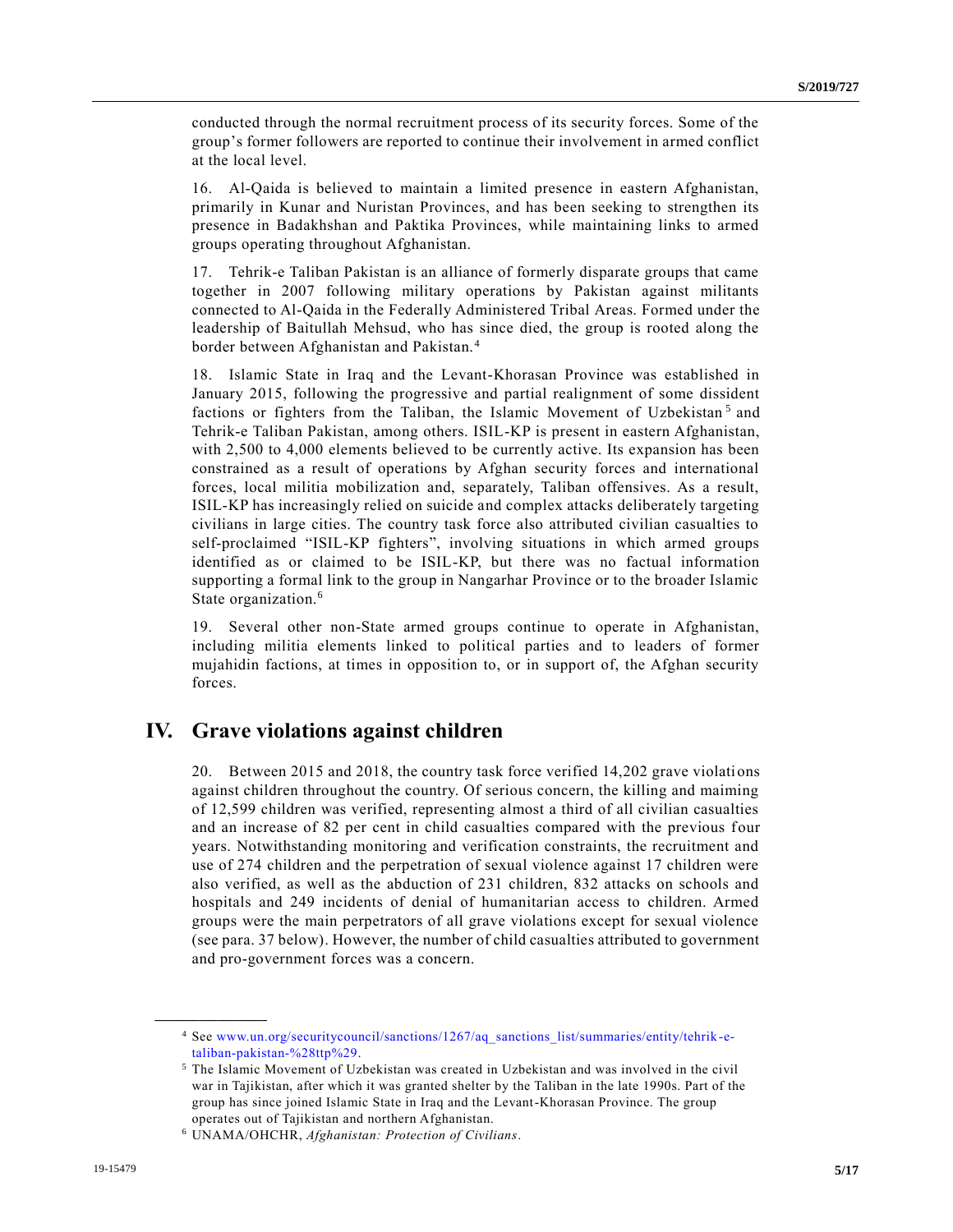21. Owing to monitoring and verification challenges, the data contained in the present report are believed to underrepresent the actual number of grave violations committed against children.

## **A. Recruitment and use**

22. During the reporting period, children continued to be recruited and used by parties to conflict in combat and support roles, as well as for sexual purposes. Poverty, unemployment and limited access to basic services, and the absence of social protection, have been key factors driving children to join parties to conflict. The country task force verified the recruitment and use of 274 children (272 boys and 2 girls). However, the actual number of children recruited and used by parties to conflict is estimated to be much higher. In 2016, for example, there were allegations of recruitment, mostly by armed groups, affecting more than 3,000 children, and in 2017 the country task force received credible but unverified reports of 643 children recruited and used by armed groups.

23. Armed groups were responsible for the majority of cases of child recruitment and use, namely, the Taliban (139), ISIL-KP (32), Tehrik-e Taliban Pakistan (17) and unidentified armed groups (23). Children were used in various roles, such as for planting improvised explosive devices, transporting explosives, carrying out suicide attacks and participating in hostilities. For example, in 2016, in Farah Province, a 16-year-old madrasa student was reportedly pushed by his relative to join the Taliban. The boy was later recruited by a senior Taliban commander, directly participated in fighting and was killed two months later. The country task force also received credible reports that the Taliban used large numbers of children to fight during the 2015 and 2016 offensives in Kunduz Province.

24. The Taliban issued multiple public statements declaring the explicit prohibition of child recruitment and use. Article 69 of their code of conduct (*Layeha*) provides that "beardless youth cannot be kept in barracks or military bases". However, the Taliban's definition of a child is not in line with national or international law. While efforts were reportedly taken by the Taliban Protection of Civilians Commission, data collected by the country task force indicated that child recruitment and use by the Taliban persists and that they remain the main perpetrator of that violation.

25. The country task force verified the recruitment and use of children by the Afghan National Police (24), Afghan Local Police (23), jointly by the Afghan National Police and Afghan Local Police (1), the Afghan National Army (4) and other components of the Afghan security forces (2). In addition, the recruitment and use of nine children by pro-government militias was verified. Significant progress was made to enable the prevention of child recruitment through the establishment of child protection units in the Afghan National Police recruitment centres. Nevertheless, the country task force continued to receive credible reports of children being used as guards or to serve food or tea at check posts, in particular by the Afghan Local Police and to a lesser extent by the Afghan National Police. In some instances, children were subjected to sexual violence.

### *Deprivation of liberty for alleged association with armed groups and/or on the basis of national security charges*

26. The Ministry of Justice reported that, from 2015 to 2018, boys were detained in juvenile rehabilitation centres on charges related to national security, including association with armed groups (2015, 214 boys; 2016, 167 boys; 2017, 171 boys; and 2018, 205 boys). Often, children detained on such charges faced challenges gaining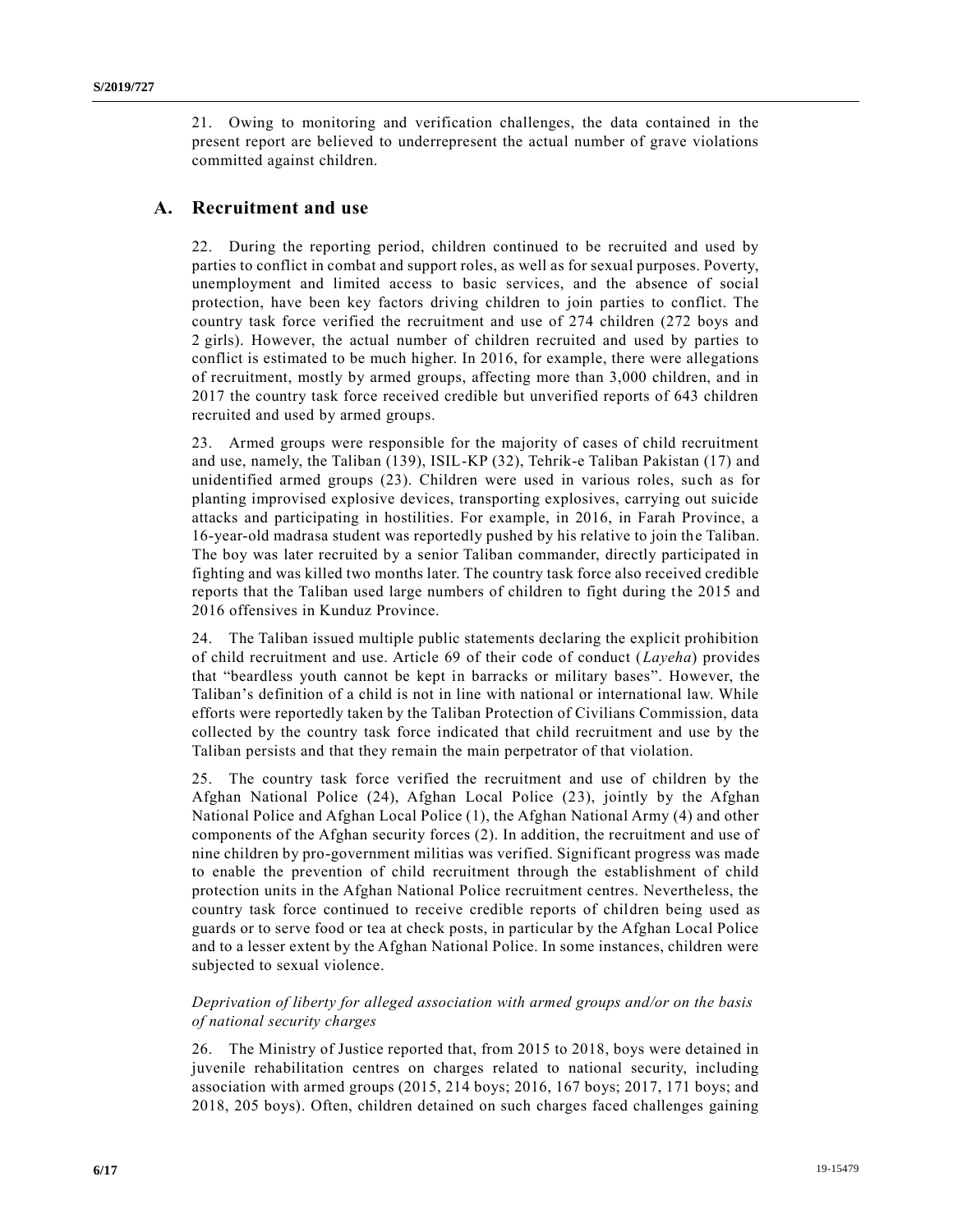access to legal, social and other services. Prolonged pretrial detention also remains an issue.

27. In May 2017, the country task force received a list of 58 children detained on charges related to national security in the juvenile section of the maximum-security detention facility run by the Afghan National Army in Parwan Province, in addition to an unknown number of children detained on similar charges in the detention facility run by the National Directorate for Security in Parwan Province. Following advocacy efforts, 50 children were transferred to the juvenile rehabilitation centre in Kabul; however, after a review and forensic age assessment ordered by the prosecution office, 46 of them were considered adults and sent back. According to national authorities, children were no longer held in the detention facility run by the Afghan National Army at the time of writing, but concerns remain with regard to the age assessment process.

28. In July 2018, 55 children who were part of approximately 250 suspected affiliates of a group of self-proclaimed ISIL-KP fighters surrendered to the Afghan security forces in the Darzab district of Jowzjan Province. In addition to being held for investigation for approximately 100 days without access to basic services, there was no due process and the children had no or very limited contact with their families. Following advocacy efforts by the country task force, the 55 children were transferred from the National Directorate for Security detention facility to the juvenile rehabilitation centre.

## **B. Killing and maiming**

29. During the period under review, the country task force verified the killing of 3,450 children (2,475 boys, 919 girls and 56 of sex unknown) and the maiming of 9,149 others (6,477 boys, 2,577 girls and 95 of sex unknown), representing almost a third of all civilian casualties and an increase of 82 per cent compared with the previous four years. The worrying trend is explained by an increase in child casualties resulting from ground engagements, explosive remnants of war and aerial attacks. Numbers peaked in 2016 and 2017, coinciding with an increasing intensity of the conflict.

30. Armed groups were responsible for 43 per cent of the child casualties. While the majority were attributed to the Taliban (3,921), the number attributed to ISIL-KP increased overall over the years, from 14 in 2015 to 102 in 2016, 94 in 2017 and 217 in 2018. Child casualties were also attributed to self-proclaimed ISIL-KP fighters (28), Hizb-i Islami (6) and unidentified armed groups (953), and the remaining cases were jointly attributed to armed groups.

31. Government and pro-government forces were responsible for 30 per cent of the child casualties, a significant increase compared with the previous four years (19 per cent). Of these, Afghan security forces were responsible for 2,794 child casualties, including but not limited to the Afghan National Army (1,898), the Afghan National Police (157) and the Afghan Local Police (101), while international forces were responsible for 512 child casualties and pro-government militias for 177. Of the total child casualties, 10 per cent were jointly attributed to different government and pro-government forces or could not be attributed to a specific government or pro-government force, while 17 per cent (2,159) were attributed jointly to armed groups and government and pro-government forces.

32. Ground engagements between government and pro-government forces and armed groups were the leading cause of child casualties, causing almost half of the total number (1,284 killed and 4,537 maimed), an increase of 129 per cent compared with the previous four years. Of these, 41 per cent were attributed to government and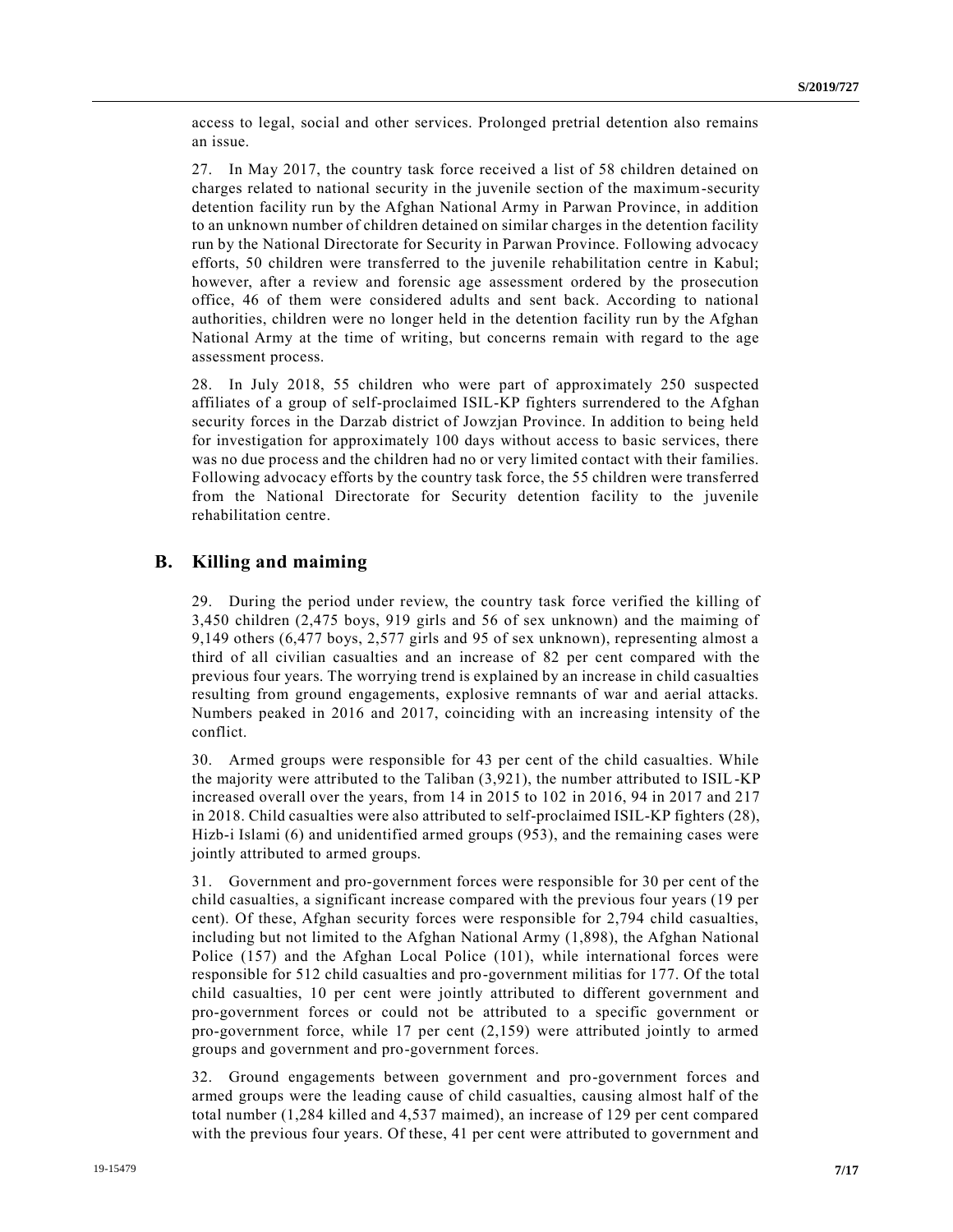pro-government forces, 30 per cent to armed groups and 28 per cent jointly to both parties. A total of 67 child casualties resulted from cross-border shelling from Pakistan.

33. Non-suicide attacks by armed groups involving the use of improvised explosive devices were the second main cause of child casualties (614 killed and 1,534 maimed), with children accounting for 26 per cent of civilian casualties from this tactic, compared with 17 per cent during the previous four years. The Taliban was responsible for 71 per cent of those child casualties, ISIL-KP for 4 per cent and self-proclaimed ISIL-KP fighters for 1 per cent. The remaining 24 per cent could not be attributed to a specific armed group.

34. Explosive remnants of war left behind from decades of conflict and the persistent and pervasive use of indirect fire systems and/or explosive weapons by parties to conflict disproportionately affected children throughout the reporting period. Explosive remnants of war resulted in 1,922 child casualties (576 killed and 1,346 maimed), an increase of over 100 per cent compared with the previous four years. Children accounted for 84 per cent of all civilian casualties from explosive remnants of wars. In many cases, children were killed or injured because they touched explosive remnants of war they had found, played with or carried home. For example, in September 2018, in the Shirin Tagab district of Faryab Province, a group of children grazing animals found an unexploded ordnance, took it to the village and hit it with stones until it exploded, killing nine children and maiming five others. Since 2017, child casualties from explosive remnants of war have decreased.

35. Of grave concern, children have been heavily affected by air strikes, with a total of 1,049 child casualties, representing 40 per cent of civilian casualties from this tactic. Child casualties from aerial attacks have significantly increased every year since 2015, reversing the downward trend observed in my previous report. The country task force verified a total of 91 child casualties (36 killed and 55 maimed) from aerial operations in 2015, 200 in 2016 (78 killed and 122 maimed), 266 in 2017 (114 killed and 152 maimed) and 492 in 2018 (236 killed and 256 maimed). The upward trend followed the deployment by the Afghan Air Force of aircraft capable of aerial attacks in 2015 and the subsequent expansion of its capacity, as a result of which the Air Force conducted its first night strike in December 2018. In one incident, on 2 April 2018, Air Force helicopters conducted aerial operations in the Dasht-e Archi district of Kunduz Province, firing multiple rockets and heavy machine guns during an open-air graduation ceremony at a madrasa, resulting in at least 30 children killed and 51 injured. On 16 May 2018, the President of Afghanistan, Mohammad Ashraf Ghani, apologized to the families of the victims of the air strike and extended his sympathies to elders from the area, although challenges remain.<sup>7</sup> An increase in child casualties from air strikes conducted by international forces was also observed. For example, on 30 August 2017, in the Pul-e Alam district of Logar Province, an air strike carried out by international forces targeting Taliban fighters in a residential area killed five girls and five boys and injured four girls and two boys.

36. Throughout the reporting period, armed groups carried out suicide and complex attacks against military and civilian targets, causing 862 child casualties (164 killed and 698 maimed), the majority of which were attributed to the Taliban and ISIL-KP. Child casualties from this tactic increased by 36 per cent compared with the previous four years, mainly owing to the presence of ISIL-KP in Afghanistan. Child casualties

<sup>7</sup> The country task force welcomes that important step in providing reparations to the victims for the harm suffered and urges the Government to release the findings of the report of the presidential commission, address the logistical issues and challenges that have been raised by the community concerned about the payment of compensation and ensure that those responsible along the chain of command are held accountable.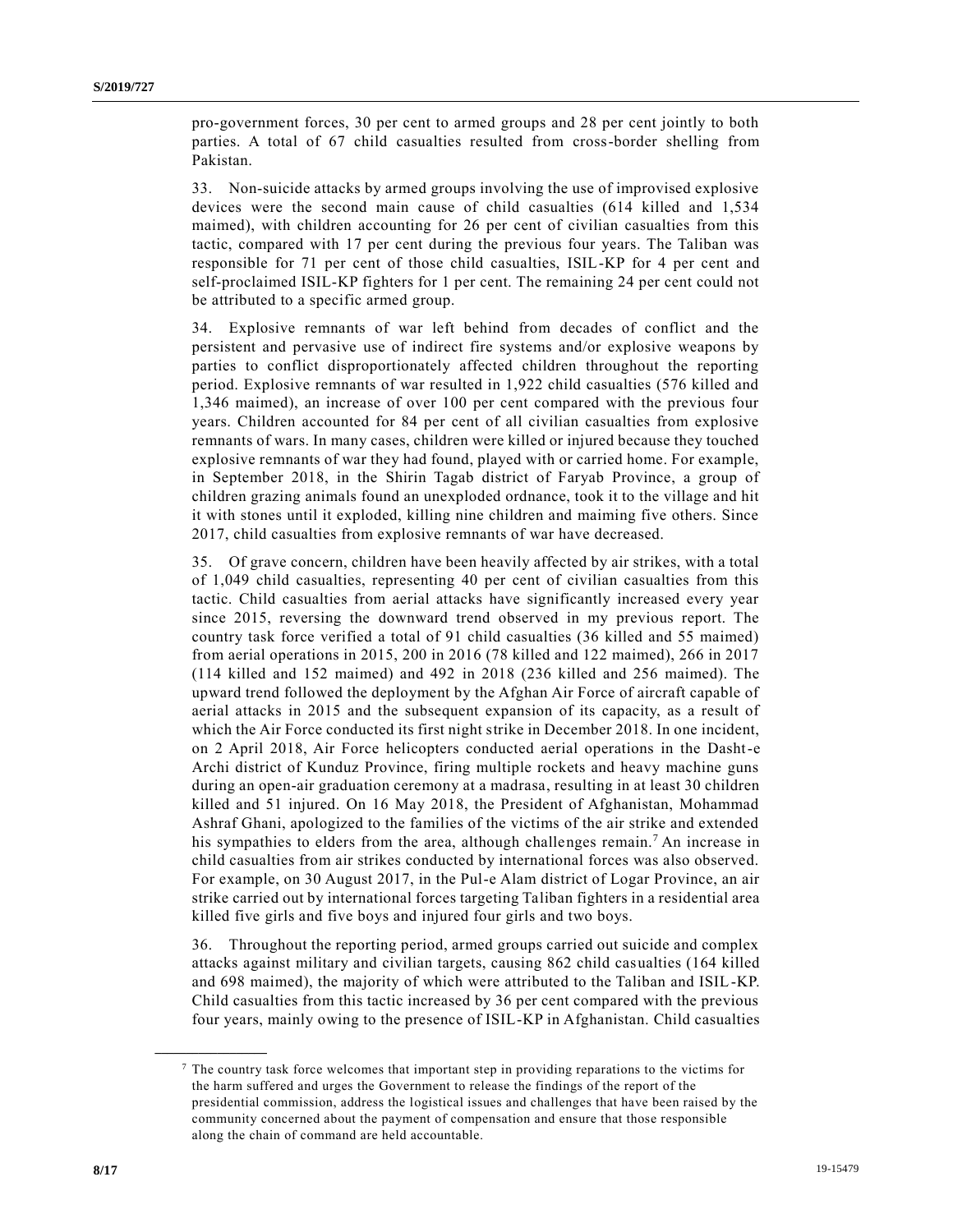attributed to ISIL-KP went from none in 2015, to 46 in 2016, 59 in 2017 and 152 in 2018.

### **C. Rape and other forms of sexual violence**

37. During the reporting period, the country task force verified 17 cases of sexual violence, affecting 13 boys and 4 girls, committed by parties to conflict, 13 of which were attributed to the Afghan security forces, including the Afghan National Police (7), the Afghan Local Police (4), the Afghan National Army (1) and the Afghan Border Police (1), 1 was attributed to a pro-government militia and 3 to the Taliban. Those figures, however, do not reflect the extent of the incidents countrywide, as sexual violence is known to be underreported as a result of prevailing social norms, fear of retaliation and impunity. When cases are reported, verification is often not possible owing to cultural sensitivities and concerns for the protection of victims. In addition, information available consistently indicates that ensuring accountability remains a central challenge and that response mechanisms to provide support and protection to victims are lacking.

38. The verified incidents included cases of *bacha bazi*, a practice whereby boys are exploited by wealthy or powerful men for entertainment, in particular for dancing and sexual activities. For example, in Takhar Province, for about a year, a boy was held by several armed commanders, including Afghan National Police command ers, and used for *bacha bazi*. In February 2018, an arrest warrant for suspected perpetrators was issued. However, at the time of writing, no one had been arrested.

39. In a study conducted by UNAMA between October 2016 and December 2017, people from communities in all regions of Afghanistan shared their perceptions that the use of boys for the purposes of sexual abuse and exploitation, including *bacha bazi*, by parties to conflict was common and widespread. Despite the criminalization of *bacha bazi* in the revised Penal Code, ensuring accountability for such crimes remains a challenge. Owing to the involvement of powerful men and cultural sensitivities, impunity is widespread and victims face stigma and exclusion from society. At the time of writing, the country task force was unaware of any prosecutions or convictions for *bacha bazi*, although, in some of the cases, arrest warrants had been issued and the cases were being prosecuted in the same way as other crimes in the Penal Code, such as kidnapping.

### **D. Attacks on schools and hospitals**

#### **Attacks on schools and education personnel**

40. The country task force verified 467 attacks on schools and education personnel during the reporting period, involving schools targeted or damaged during hostilities, the killing, injury and abduction of education personnel and threats against education facilities and personnel. After the number of attacks decreased between 2015 (131) and  $2017 (68)$ , there was a significant increase in  $2018 (191)$ , mainly owing to attacks by armed groups on schools used as voter registration and polling centres for the 2018 parliamentary elections.

41. Armed groups were responsible for 87 per cent of the attacks on schools and education personnel (408), most of which were attributed to the Taliban (296). The emergence of ISIL-KP in the east also increasingly affected education, as the group was responsible for 42 attacks in 2018, compared with 27 during 2015, 2016 and 2017 combined.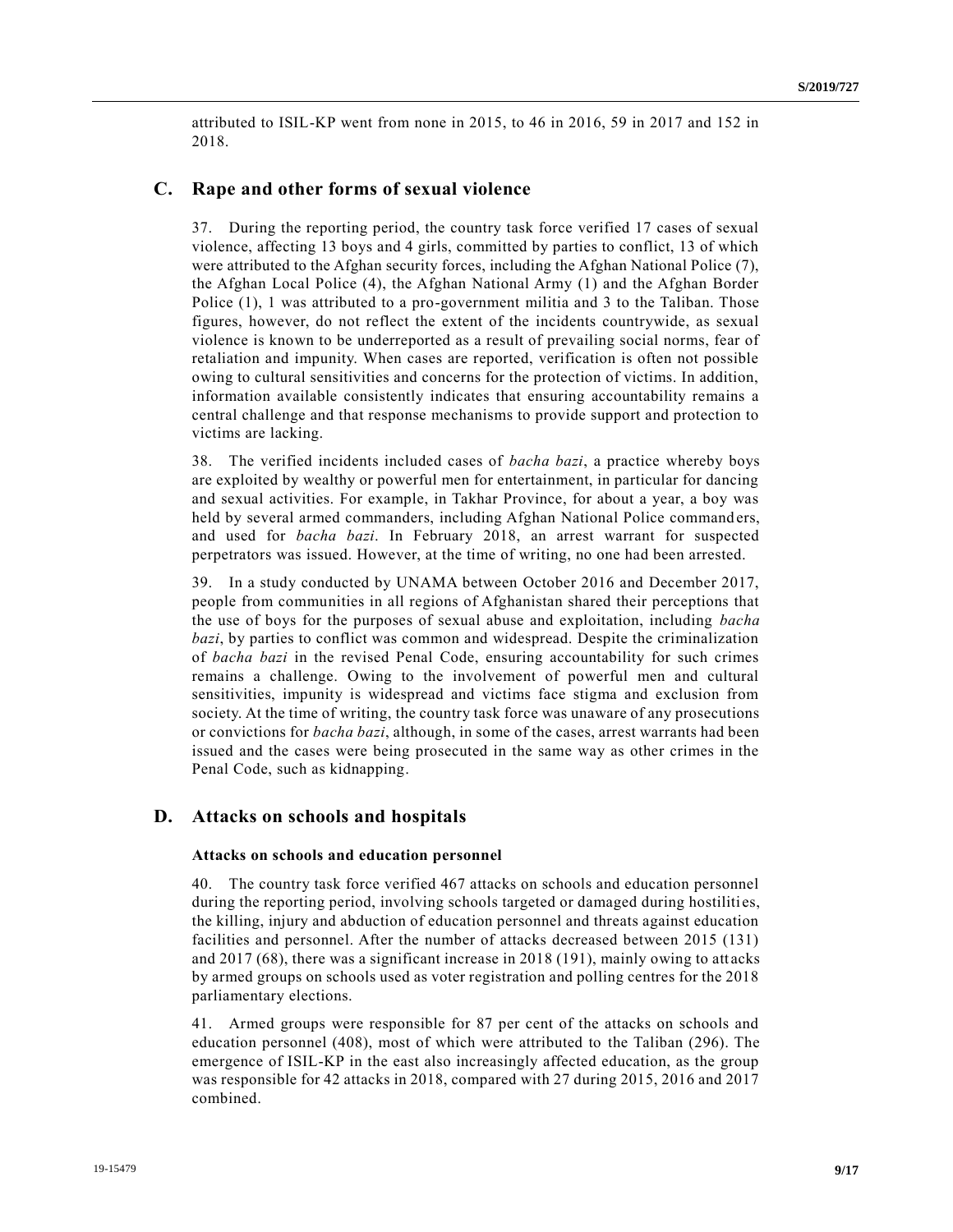42. During 2018, the country task force verified 92 attacks and threats of attacks on schools and education personnel relating to elections, leading to schools being damaged and school closures and/or reduced attendance, which had an impact on children's safety and right to education. Of the approximately 5,000 polling and registration centres, over 50 per cent were located in schools.

43. During 2018, a trend also emerged of attacks and threats against education facilities by armed groups as a reaction to actions taken by the Government, leading to widespread school closures and child casualties. The Taliban attacked schools with rockets, mortars and improvised explosive devices in response to military operations conducted by government and pro-government forces or the arrest of some Taliban members. Also, the country task force verified 34 attacks in Nangarhar Province attributed to ISIL-KP, following threats by the group that they would target schools for girls in response to aerial attacks that they claimed had killed approximately 100 women and children.

44. The Taliban continued to attack and threaten schools for girls and the school personnel, burning the schools or detonating improvised explosive devices, resulting in damage to facilities and the disruption of classes. In various parts of the country, the Taliban opposed the education of girls beyond grade six.

45. The Afghan National Defence and Security Forces (30) and pro-government militias (8) were also responsible for attacks on schools, including damage to buildings and property, intimidation of education personnel and raids and looting of education materials, although to a far lesser extent. International forces were responsible for damage to schools as a result of aerial operations (2).

46. The country task force verified the military use of 95 schools: 35 in 2015, 42 in 2016, 13 in 2017 and 5 in 2018. Afghan security forces were responsible for the military use of 70 schools, armed groups for 24 and pro-government militias for 1. While the military use of schools by Afghan security forces remained high in 2015 (24) and 2016 (34), they used significantly fewer schools for such purposes in 2017 (8) and 2018 (4). In that regard, the signing of the Safe Schools Declaration by the Government in 2015 and the promulgation of two directives by the Ministry of Education in 2016 instructing Afghan security forces to stop using schools for military purposes was noteworthy progress. Attention now needs to be given to ensuring the implementation of the various elements of the Safe Schools Declaration.

#### **Attacks on hospitals and medical personnel**

47. The country task force verified 365 attacks against health-care facilities and medical personnel. While the total number of attacks verified is higher than the previous four years, the number decreased overall during the reporting period: from 125 attacks in 2015 to 119 in 2016, 59 in 2017 and 62 in 2018. Armed groups were responsible for 86 per cent of those attacks, with the Taliban alone responsible for 226 attacks. Government and pro-government forces were responsible for 48 attacks, attributed to Afghan security forces (33), international forces (5), jointly to Afghan security forces and international forces (3), pro-government militias (4) and undetermined government or pro-government forces (3).

48. Armed groups deliberately targeted health-care facilities and personnel. Threats by armed groups led to multiple closures of health centres and the resignation of health-care personnel, thereby depriving children of their right to have access to health care. The Afghan security forces were also responsible for incidents affecting health care, such as search operations in medical facilities that resulted in damage to or the closure of clinics, or harassment of medical personnel.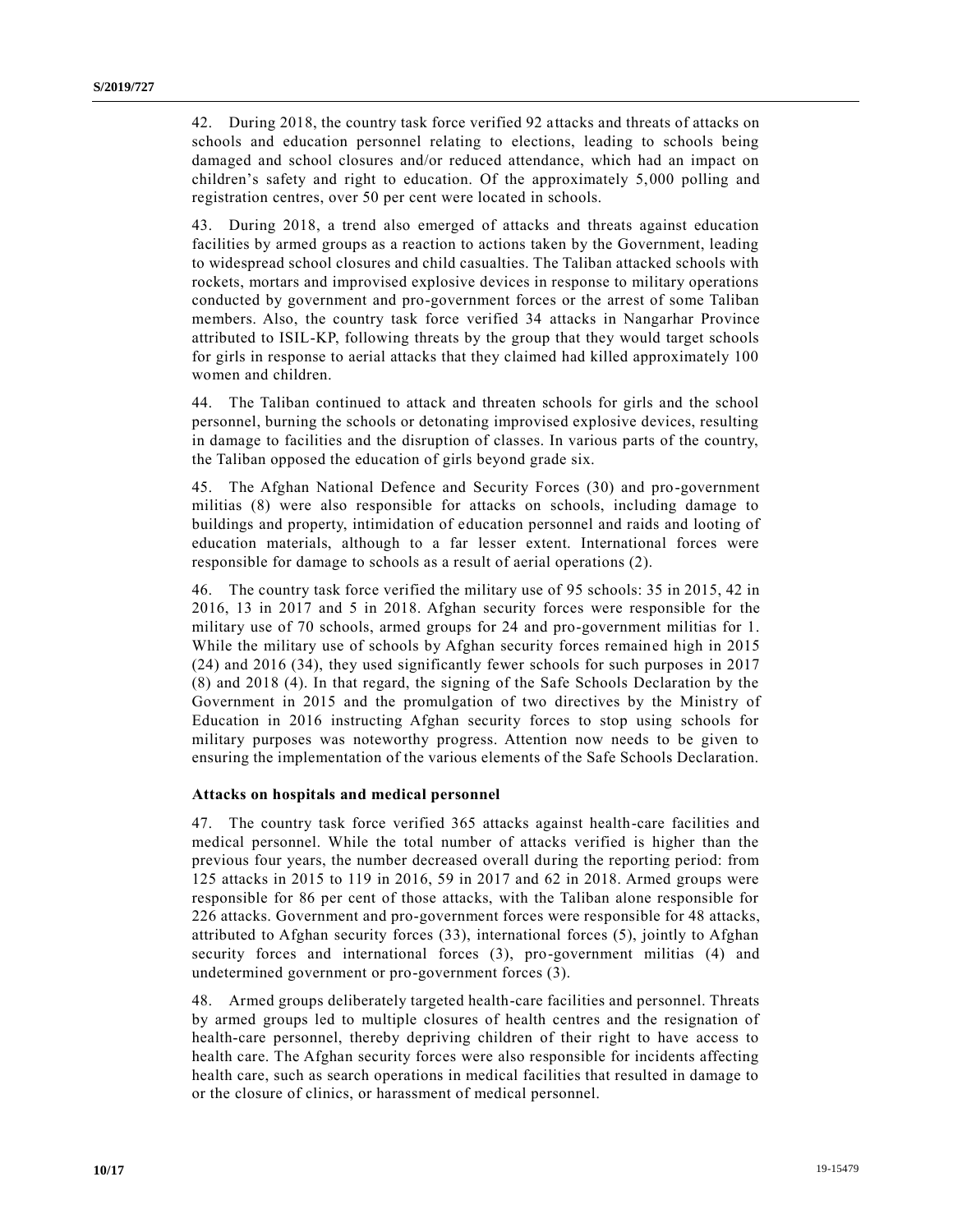49. On 3 October 2015, the United States military carried out an air strike on the Médecins sans frontières hospital in Kunduz city that killed 42 civilians and injured 43, including 49 medical personnel killed or injured and at least 10 children killed and 8 children injured. The attack destroyed the hospital, which severely affected access to health care in the province over the long term. As at the end of 2018, Médecins sans frontières had a much smaller presence in Kunduz city. The country task force acknowledges the actions taken by the United States in the aftermath of the attack, including a public apology by the then-President, Barack Obama. While welcoming the investigation by the United States and the steps taken to strengthen operational practices, independent and impartial investigations and appropriate action and accountability remain essential for all parties in all such incidents.

50. In 2018, health facilities were also affected by election-related violence, although to a lesser extent than schools. A total of 2 per cent of the polling centres were located in health clinics, placing 141 health facilities at risk of attacks. The use of indirect fire in and from civilian-populated areas during elections also caused damage to clinics. For example, in June 2018, in Nangarhar Province, an improvised explosive device planted near a voter registration centre established inside a local clinic detonated, killing an 11-year-old girl.

51. The country task force verified the military use of 38 health facilities, including by Afghan security forces (17), the Taliban (13) and ISIL-KP (3). The remaining health facilities were used by undetermined armed groups (3), an undetermined government or pro-government force (1) and jointly by the Afghan National Army and the Taliban (1). It is worth noting that the verified number of health facilities used for military purposes by Afghan security forces dropped in 2018, to one health facility used by the Afghan National Army and one by both the Taliban and the Afghan National Army.

## **E. Abduction**

52. During the reporting period, the country task force verified the abduction of 231 children, including 13 girls, some as young as 4 years old. A total of 92 abductions were verified in 2015, 53 in 2016, 43 in 2017 and 43 in 2018. The total number of abductions significantly increased compared with the previous reporting period, during which the abduction of 100 children was verified, in addition to an unverified number of 142 abducted children.

53. Most cases were attributed to armed groups, namely, the Taliban (172), ISIL-KP (13), self-proclaimed ISIL-KP fighters (4), Tehrik-e Taliban Pakistan (1) and Hizb-i Islami (1) and unidentified armed groups (20). In several cases, armed groups abducted boys whom they perceived to be government supporters, related to members of the Afghan security forces or linked to rival armed groups. For example, in 2017, in Faryab Province, the Taliban abducted four boys, aged between 4 and 10 years old, to force their fathers, both commanders of pro-government militias, to withdraw from the area and end the fighting.

54. The country task force verified the abduction of 7 children by the Afghan National Army, 2 by the Afghan Local Police and 11 by pro-government militias. In some cases, other violations occurred during captivity, such as rape. For example, in 2016 in Kunduz Province, an Afghan Local Police commander kidnapped a 16-year-old boy from his home, brought him to his check post and kept him in captivity for three days, subjecting him to rape and ill-treatment.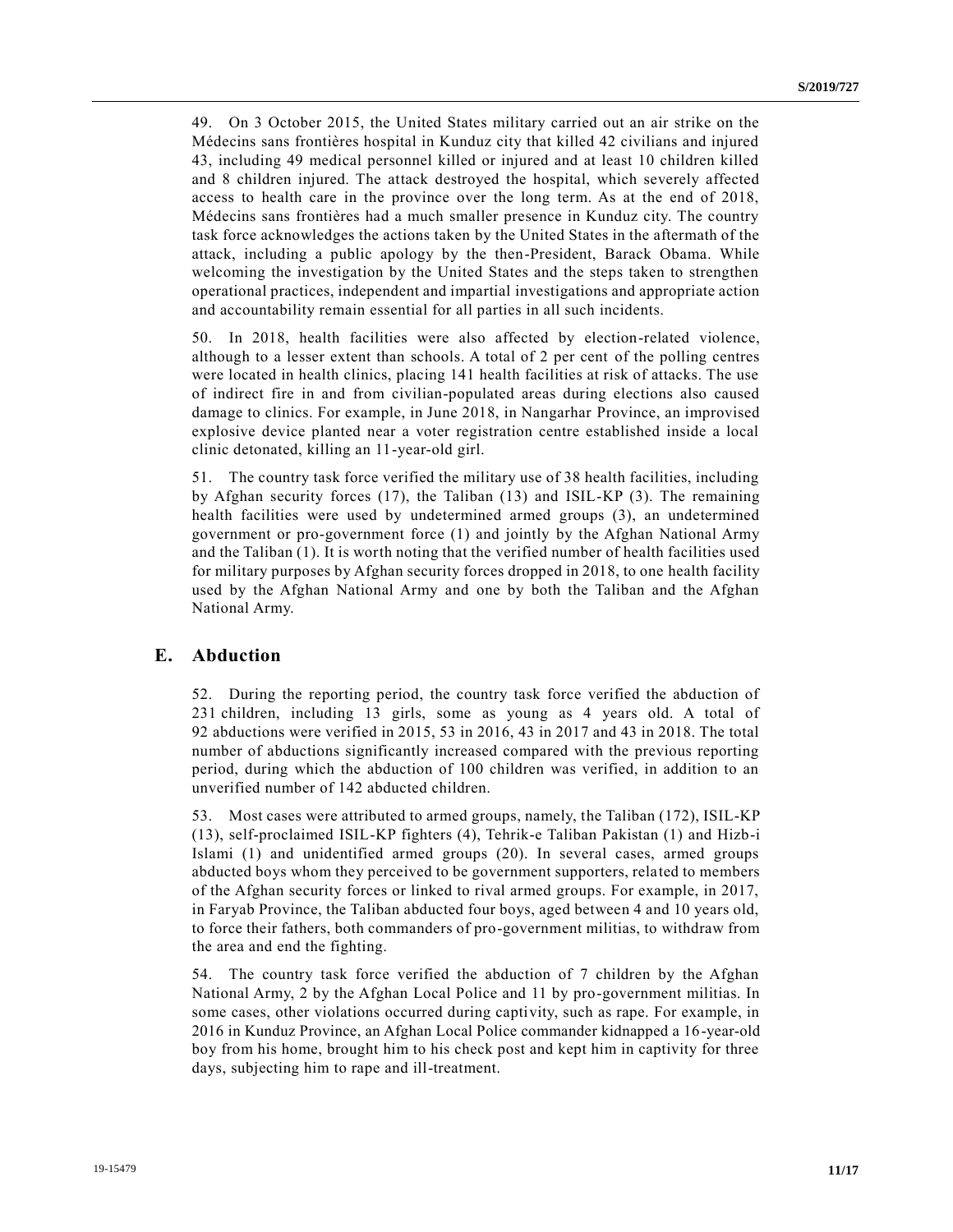## **F. Denial of humanitarian access**

55. The country task force verified 249 incidents of denial of humanitarian access during the reporting period, 89 per cent of which were attributed to armed groups, including 156 to the Taliban. A total of 7 per cent of the incidents were attributed to government and pro-government forces (18).

56. Armed groups intimidated, abducted, killed and injured humanitarian personnel and were responsible for attacks against humanitarian organizations. For example, on 24 January 2018, in Jalalabad city, Nangarhar Province, ISIL-KP attacked the office of Save the Children International, causing 26 civilian casualties, including 5 children injured and 4 staff members killed.

57. Armed groups also affected demining activities, attacking deminers and in some instances destroying their equipment. Hundreds of deminers were abducted and dozens killed and injured, mostly by the Taliban but also by ISIL-KP. Attacks on humanitarian deminers are prohibited under international humanitarian law a nd undermine demining efforts, which is likely to result in the loss of children's lives and limbs, as children continue to comprise the vast majority of the victims of explosive remnants of war.

58. Armed groups also hindered vaccination campaigns, especially those relating to polio immunization, by banning campaigns, threatening, abducting, killing and injuring vaccinators and destroying vaccination supplies. According to the Ministry of Public Health, at the time of writing, Afghanistan had 21 cases of polio, the highest number worldwide. Furthermore, nearly 1 million children under the age of 5 have not been immunized since May 2018 owing to an ongoing immunization ban by armed groups in most of the southern region, where there is an outbreak of polio.

59. The Afghan National Defence and Security Forces were responsible for 11 incidents of denial of humanitarian access, often as a result of allegations that humanitarian aid benefited armed groups.

# **V. Progress and challenges in ending and preventing grave violations against children**

60. Following the endorsement of the road map towards compliance in 2014, the country task force noted significant progress and concrete steps taken by the Government to end and prevent child recruitment and use by its security forces.

61. The Government enacted a law criminalizing child recruitment and use in the Afghan National Defence and Security Forces, published in the official gazette in February 2015. The Ministry of Interior Affairs investigated allegations of child recruitment by the Afghan National Police, replaced the head of a recruitment centre and released a small number of child recruits from their ranks. In December 2015, the Inter-Ministerial Steering Committee on Children and Armed Conflict endorsed the national age assessment guidelines, developed with support from UNICEF and UNAMA.

62. In May 2015, the Government signed the Safe Schools Declaration, aimed at protecting education facilities from military use during armed conflict. In that regard, on 4 June and 4 July 2016, respectively, the Ministry of Education promulgated two directives to all security-related ministries, calling upon the security forces to stop using schools for military purposes.

63. In 2016, the Ministry of Interior Affairs issued a directive prohibiting the media exposure of children arrested on charges related to national security. In addition, the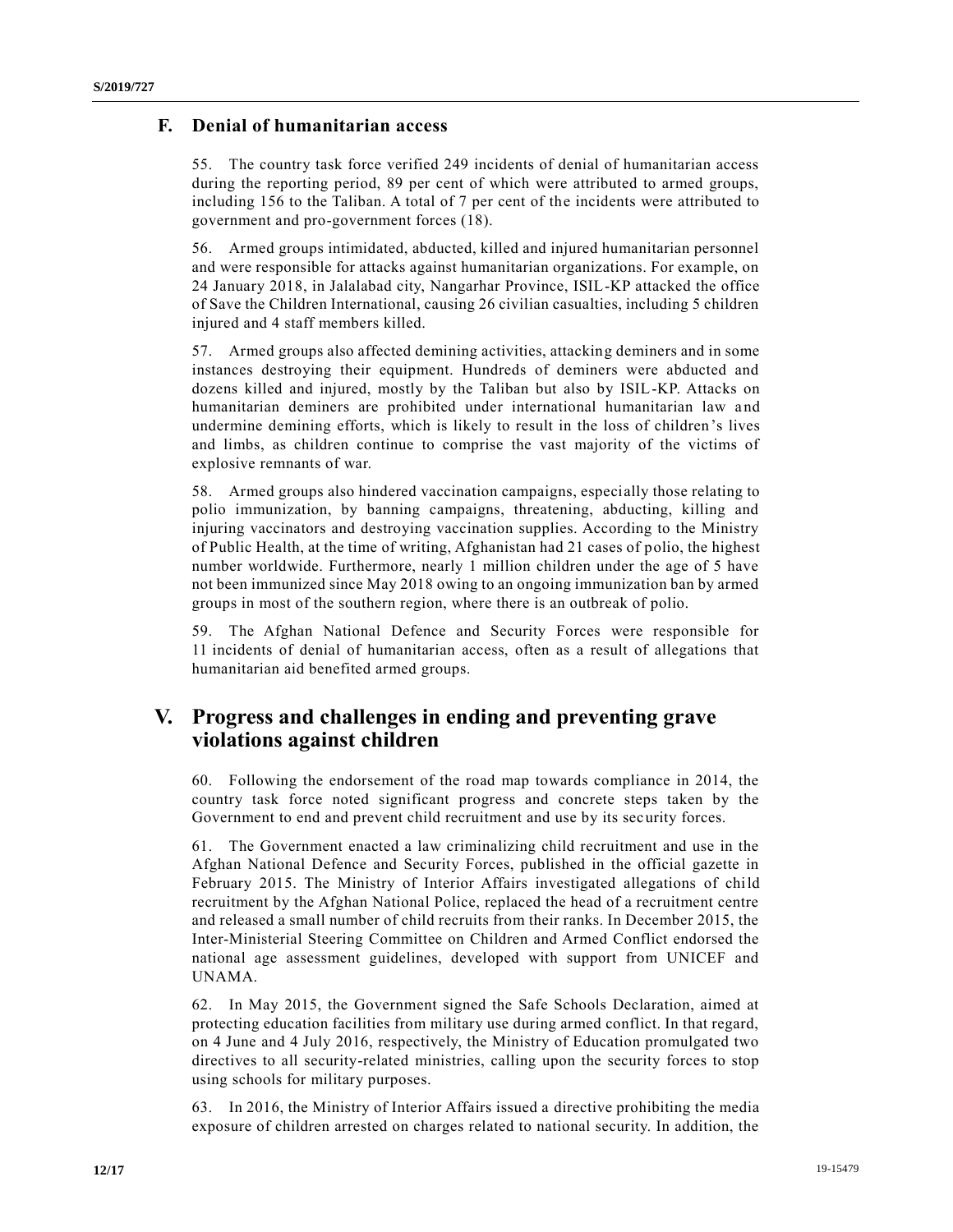National Directorate for Security issued a directive instructing that children should be separated from adult detainees and that children should not be kept in the National Directorate for Security detention facilities for the purpose of primary investigation. The directive also provides that children arrested on security-related charges should be referred to a juvenile rehabilitation centre as soon as possible. In 2018, annex 1 to the Criminal Procedure Code was amended to provide that children held on charges related to national security should be kept in the juvenile rehabilitation centres.

64. In August 2017, the Government ratified Protocol V to the Convention on Prohibitions or Restrictions on the Use of Certain Conventional Weapons Which May Be Deemed to Be Excessively Injurious or to Have Indiscriminate Effects. The Protocol, also known as the Protocol on Explosive Remnants of War, came into effect in February 2018. Given that most victims of explosive remnants of war are children, the ratification is an important step in strengthening the protection of children. According to the Government, the Ministry of Defence defused 6,129 landmines in 2017 and 6,335 in 2018. In 2017, the Government also endorsed the National Policy on Civilian Casualty Prevention and Mitigation. Ensuring the impartial examination and systematic tracking of civilian casualties, as well as independent investigations into incidents that resulted in civilian casualties, must now be prioritized. In addition, the Government revised targeting protocols for aerial attacks and began including legal advisers in targeting processes. Furthermore, through the Resolute Support Mission, international forces continued to support the Afghan security forces, including in revising their policies, in order to synergize and streamline civilian protection measures.<sup>8</sup>

65. Regarding measures taken by international forces, the Resolute Support Mission reported that it had reorganized certain processes to review allegations of civilian casualties caused by international forces. The country task force encourages international forces to continue their efforts to review incidents that resulted in child casualties and that the international forces have verified in order to help to identify broader patterns of harm and ensure that the information is considered at the operational level, especially in the light of the alarming increase in the numb er of child casualties caused by air strikes.  $9 \text{ In } 2016$ , the Resolute Support Mission deployed a Senior Child Protection Adviser to support efforts to protect children from armed conflict. The United States also informed my Special Representative for Children and Armed Conflict of the designation within the Department of Defense of a senior civilian officer responsible for coordinating compliance with policies relating to non-combatant casualties in military operations conducted by the United States, and of the development of a policy to guide the efforts of its forces to minimize civilian casualties.

66. In December 2017, the Ministry of Defence of Afghanistan officially launched its child protection policy focusing on the prevention of the six grave violations against children in armed conflict and of the military use of education and health facilities, applicable to all personnel of the Afghan National Army.

67. On the basis of joint advocacy efforts by the Afghanistan Independent Human Rights Commission, UNICEF and UNAMA, the 2017 revised Penal Code, which entered into force in February 2018, explicitly criminalizes *bacha bazi*, the recruitment and use of children and the falsification of national identification cards (*tazkeras*). The addition of those provisions is an important step since the criminalization of child recruitment and use in 2015 and lies at the centre of all efforts to ensure accountability and prevent this violation. However, challenges remain

<sup>8</sup> UNAMA/OHCHR, *Afghanistan: Protection of Civilians*.

<sup>9</sup> Ibid.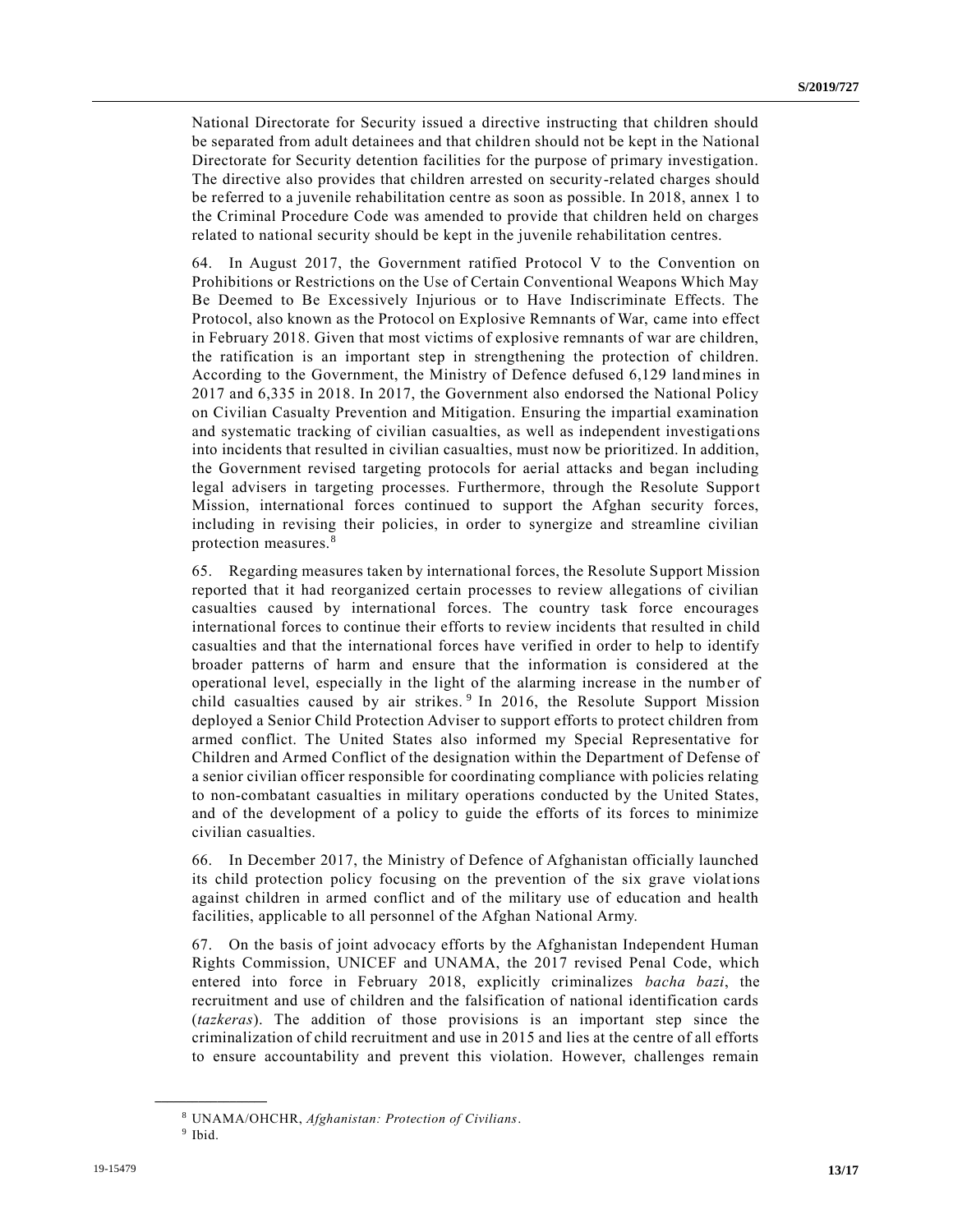concerning the implementation of the Penal Code and the prosecution of perpetrators for the recruitment and use of children or *bacha bazi*.

68. The country task force also supported the Government in drafting a Child Act, ensuring the inclusion of provisions on the recruitment and use of children and se xual violence against children, including *bacha bazi*. The Act was approved by the Ministry of Justice but had been pending approval by Parliament. Some parliamentarians do not accept the definition of a child as any person who has not reached the age of 18, although that definition is included in the Juvenile Code and the revised Penal Code. At the time of writing, the Child Act had been adopted by presidential decree.

69. Another important development was the inauguration of 30 additional child protection units in the Afghan National Police recruitment centres by the Ministry of Interior Affairs, with the support of UNICEF and UNAMA, now covering all 34 provinces. From 2015 to 2018, following the application of their age assessment procedures, child protection units prevented 1,501 child applicants from enlisting in the ranks of the Afghan National Police. The country task force advocated with the Ministry of Interior Affairs to use the child protection units to proactively monitor check posts and ensure that no children are present in such locations. Challenges remain concerning progress on screening mechanisms in the Afghan Local Police.

70. The country task force continued sensitizing and training personnel of the Afghan security forces on the protection of children in armed conflict, including 103 personnel in 2015. In 2016, 20 human rights personnel of the National Directorate for Security were trained on the directive on handling cases involving children and other key child protection issues. In 2017, the country task force trained 17 chiefs of police in Kabul on child protection and ethical reporting on children arrested on charges related to national security, on the handover of children allegedly associated with armed groups and on provisions in the Child Act and the revised Penal Code regarding recruitment and sexual violence. A total of 22 communications personnel of the National Directorate for Security were also trained on ethical reporting on children. In 2018, 46 personnel of child protection units from 12 provinces were trained on national age assessment guidelines.

71. In February 2016, my Special Representative for Children and Armed Conflict visited Afghanistan and met with key government officials, including the President, Mr. Ghani. She welcomed the Government's strong commitment and the important progress made to end and prevent child recruitment and use by Afghan security forces and discussed gaps and challenges yet to be addressed. The Office of my Special Representative also conducted two technical visits, in 2016 and 2017, to support the work of the country task force.

72. Despite notable progress, the country task force is concerned about the continuous use of children, including for sexual purposes, especially by the Afghan National Police and the Afghan Local Police. Challenges remain in the full implementation of the measures outlined in the road map, in particular regarding the development of a national plan on children detained on charges related to national security.

73. In addition to the need for stronger prevention measures, it is essential to put in place a solid response mechanism to address the needs of children formerly associated with parties to conflict, released from detention facilities or rejected during formal recruitment processes, to ensure their recovery, protection and reintegration, and to prevent further recruitment and use. At the time of writing, programmatic response mechanisms existed in 11 out of 24 juvenile rehabilitation centres to provide psychosocial support, health care, education, vocational training and support through income-generating schemes. Challenges remain with respect to support for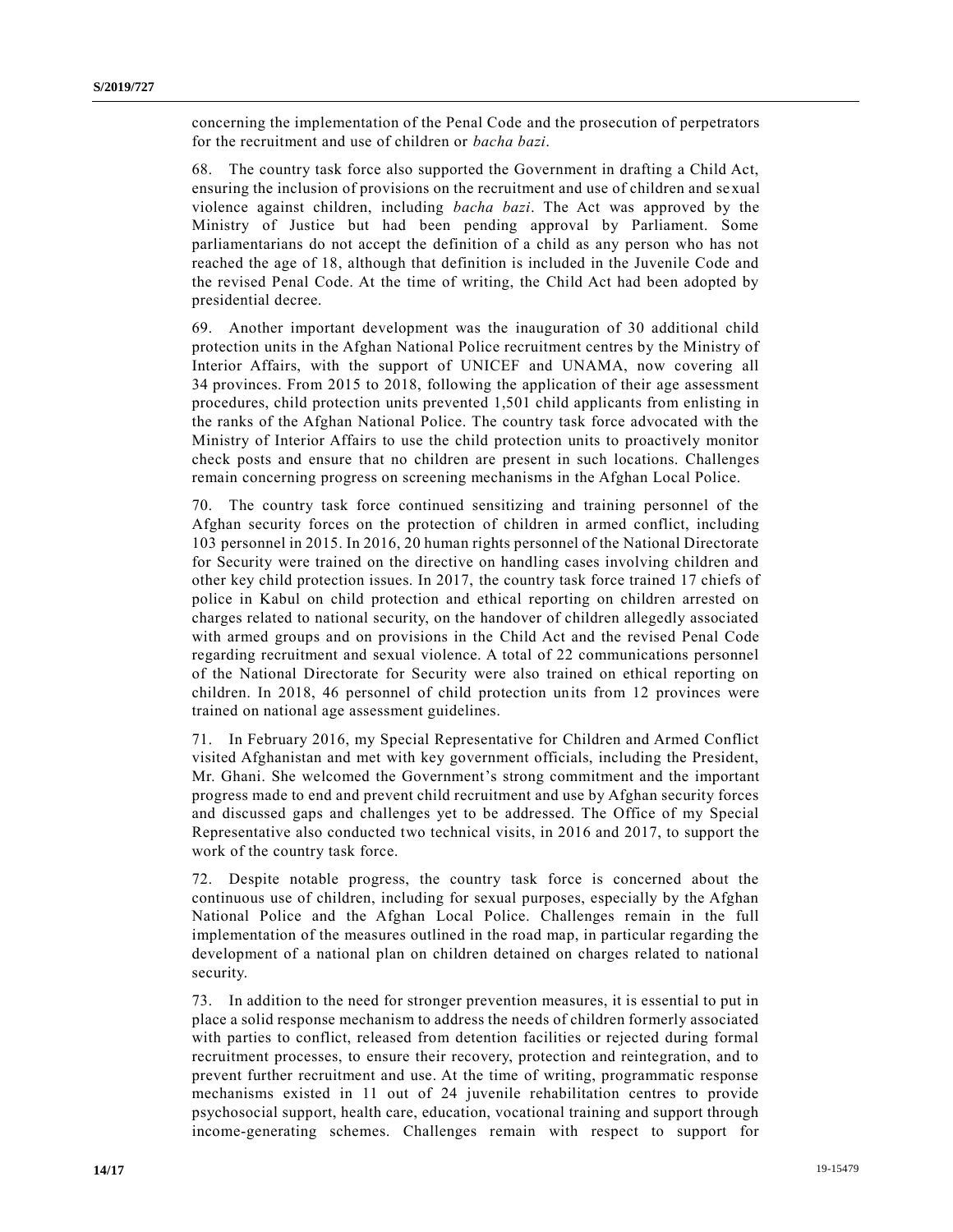reintegration and the use of referral pathways for all affected children, given the limited financial resources and few social workers in the region.

74. Response mechanisms to provide support and protection to victims of sexual violence are also lacking. It is important to establish mechanisms to refer those children to psychosocial support and health-care services, support their reintegration and ensure their safety. In addition, the country task force is unaware of concrete steps taken to prosecute suspected perpetrators, in particular those within the security forces. Instead, when measures against perpetrators were taken, they were often of an administrative nature, such as the removal of the perpetrators to a different province or district or to a new unit, which placed other children at risk.

75. In addition, measures are yet to be fully put in place to ensure that no children are recruited as part of the Afghan Territorial Force, a new structure being operationalized at the time of writing, as well as in the integration of former members of Hizb-i Islami into Afghan security forces following the peace agreement.

76. In its ongoing dialogue with the Taliban, the United Nations continued to stress the distinction between civilian and military targets and the need to take preventive measures to protect civilians. While acknowledging the statements by the Taliban concerning measures taken to better protect civilians, the country task force remains concerned by the use of indirect fire systems and improvised explosive devices targeting civilians and civilian objects, as well as the indiscriminate use of those weapons in civilian areas.<sup>10</sup>

77. As children also continue to be recruited and used by the Taliban, ending that practice is a key aspect of the ongoing dialogue between the United Nations and the group. The Taliban stated that any members found to be involved in child recruitment were held accountable, including through dismissal from their positions, which the group believed had resulted in a decrease in child recruitment. However, according to information verified by the country task force, the Taliban remains the main perpetrator of child recruitment and use.

78. Dialogue with armed groups at the local level remained impeded by the security situation and the fragmentation of those groups. It remains important to include child protection in all current and future dialogues with parties to conflict.

79. Since its first meeting in December 2015, the Group of Friends of Children and Armed Conflict in Afghanistan has been meeting on a regular basis and has focused on common advocacy and mobilizing resources and support for the Government to meet its commitments under the action plan and address related issues.

## **VI. Observations and recommendations**

80. I am deeply disturbed by the scale, severity and recurrence of grave violations endured by the children in Afghanistan and by the fact that they continue to bear the brunt of the armed conflict. I condemn the alarming level of grave violations against children committed by all parties to conflict, in particular the high number of incidents of killing and maiming. I urge all parties to immediately cease all violations and abide by their obligations under international humanitarian and human rights law, including by refraining from using indirect fire systems in civilian-populated areas.

81. I am extremely concerned about the significant increase in the number of child casualties, including those resulting from aerial operations conducted by government and pro-government forces. I urge the relevant parties to take all measures necessary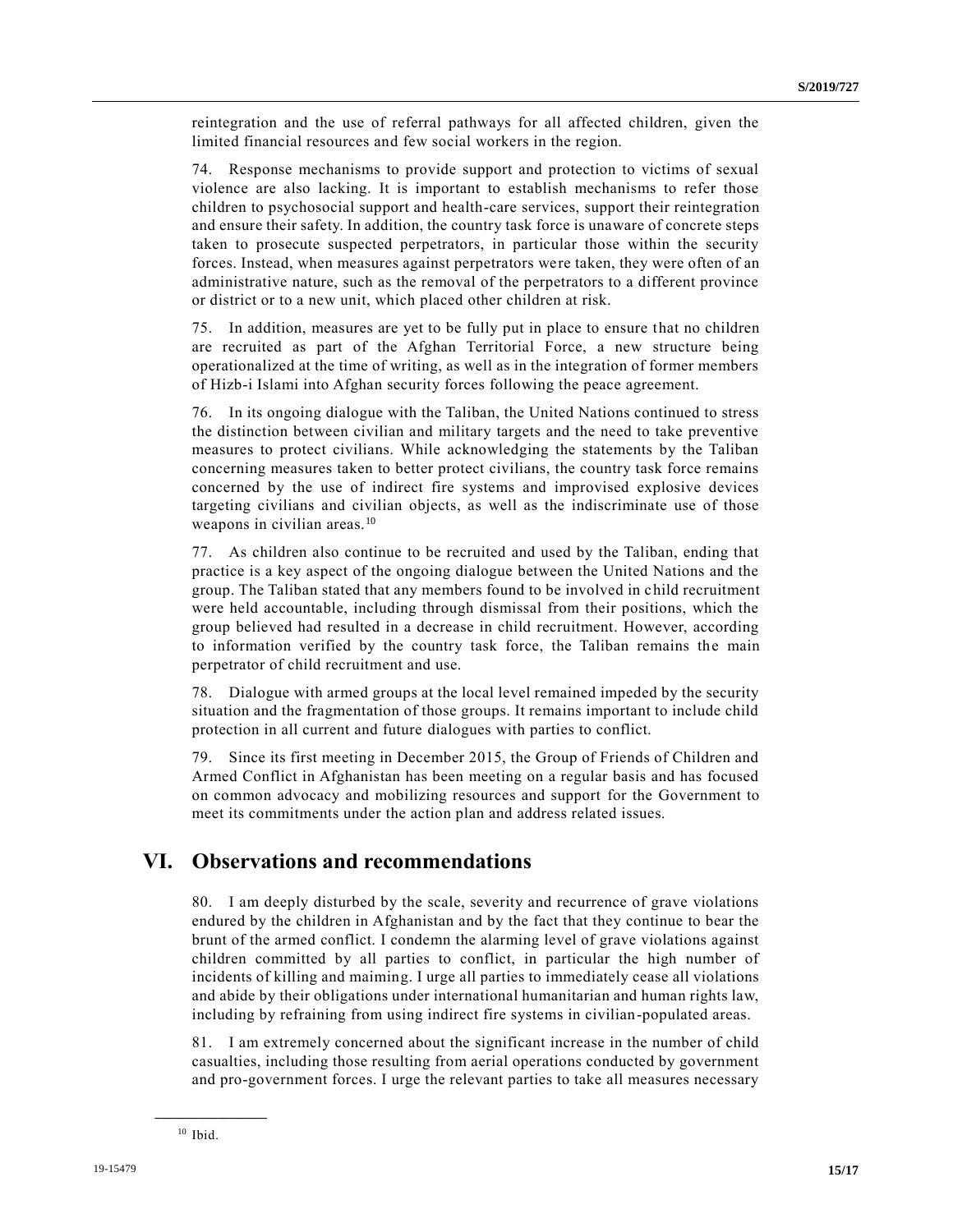to prevent child casualties in the conduct of their operations. I also encourage parties to continue to follow up on allegations of child casualties to identify broader patterns, improve operational practices and promote accountability, as well as to ensure adequate and effective reparations. While I welcome its endorsement of the National Policy on Civilian Casualty Prevention and Mitigation, I call upon the Government to prioritize the full implementation of the Policy.

82. I also welcome the deployment of a Senior Child Protection Adviser at the Resolute Support Mission and the mitigation measures announced by the United States. I request my Special Representative to engage proactively with and follow up on the implementation of all measures taken by the Government and internationa l forces to mitigate child casualties. I strongly urge those parties to immediately take additional extraordinary measures to protect children during military operations, including during aerial operations, and to continue to abide by their obligations und er international law.

83. I commend the Government for ratifying the Protocol on Explosive Remnants of War. I encourage the Government to develop an implementation plan and continue to conduct awareness-raising programmes on the dangers of explosive remnants of war among communities.

84. I praise the Government for the progress made in implementing its action plan to end and prevent child recruitment and use by its security forces, and I encourage efforts to expedite the completion of the action plan. I commend the establishment of child protection units in recruitment centres of the Afghan National Police in all provinces. I encourage the strengthening of age assessment and screening procedures and the expansion of the functions of the child protection units to incorporate proactive monitoring at check posts. Notwithstanding such progress, I remain concerned about the lack of mechanisms in place to end and prevent the recruitment and use of children by the Afghan Local Police and urge the Government to inte nsify its efforts in that regard. I also encourage the Government to put in place screening mechanisms when operationalizing the Afghan Territorial Force as a new structure within its security forces to ensure that no children are among its ranks.

85. I congratulate the Government for the entry into force of the revised Penal Code. In that regard, I call for the enforcement of the provisions criminalizing the recruitment and use of children and *bacha bazi* and for efforts to swiftly address the lack of accountability, as the prevalent impunity is of serious concern.

86. I welcome the signing of the Safe Schools Declaration and subsequent promulgation of two directives by the Ministry of Education to better protect schools. I encourage the Government to continue to strengthen laws and policies to prevent the military use of schools.

87. As armed groups remain the main perpetrators of the recruitment and use of children, I urgently call upon those parties to immediately halt and prevent the recruitment and use of children in any role, consistent with national and international laws, including through the development and dissemination of military orders prohibiting the recruitment and use of anyone under the age of 18, and to immediately release all children from their ranks and support the children's return to civilian life.

88. The lack of reintegration opportunities for children formerly associated with parties to conflict, as well as for those released from detention, remains a major concern. I urge the Government to increase efforts to support the effective reintegration of those children. I also encourage the Government to put in place measures to ensure the protection of all children formally rejected from entering the ranks of the Afghan security forces and facilitate their reintegration into society.